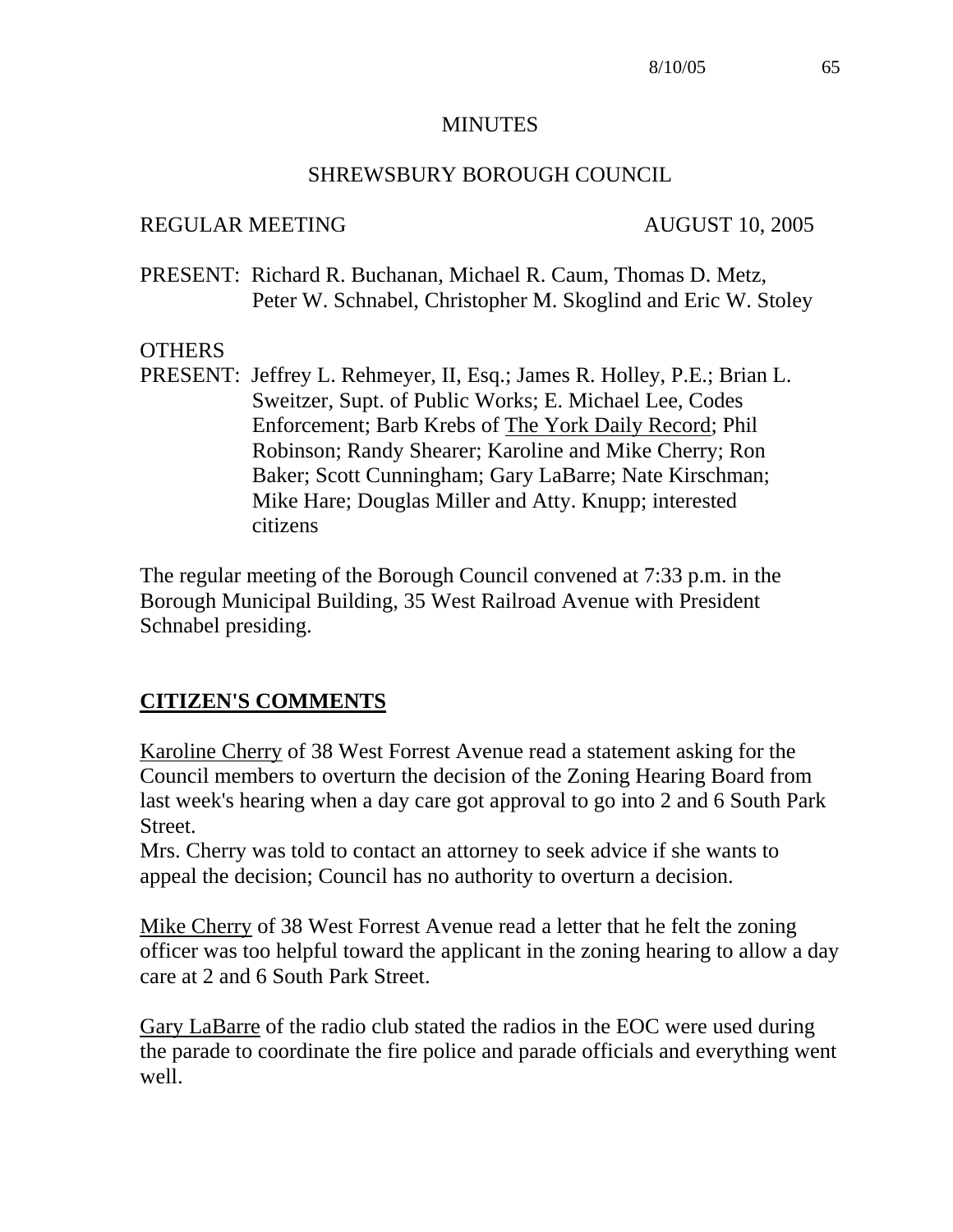Ronald Baker of 12 Crosswind Drive said the speed trailer was on Covington Drive today and it helped slow traffic down. He stated he read an article where a Township installed four speed bumps at a cost of \$1,200.00. B. Sweitzer will investigate how the bumps were installed to verify the cost.

R. Buchanan and Chief Childs are proposing creating citizen block watches for speed and stop sign violations. Ronald Baker and Mike Hare stated they would be willing to coordinate committees to form the block watches. Council felt a minimum should be eight on a committee with an age limit of at least 21 years. The citizens would record events on an event sheet and sign it in order to lodge a complaint. The information would be entered into a database at the Borough office and after a set number of violations, the police department would send the owner of the vehicle a letter.

Mike Hare asked if the no left turn onto Crosswind Drive from Tolna Road is still an option.

We are still waiting on traffic studies for truck restrictions and engine brake retarders.

R. Buchanan will hold a meeting with the block watch residents on August 24 at 7:30 p.m.

- C. Skoglind moved to spend up to \$200.00 for the required signs.
- E. Stoley seconded. The motion carried with all in favor.

Nate Kirschman presented the EMA budget for 2006 and also specifications for an emergency backup generator for the repeater site. Nate thanked Council for helping with Bingo during the carnival.

# **APPROVAL OF MINUTES**

- T. Metz moved to approve the minutes of the July 13 meeting.
- C. Skoglind seconded. The motion carried with all in favor.

# **APPROVAL OF EXPENDITURES AND REPORT OF ACCOUNTS**

The June expenditures and report of accounts will be approved next month.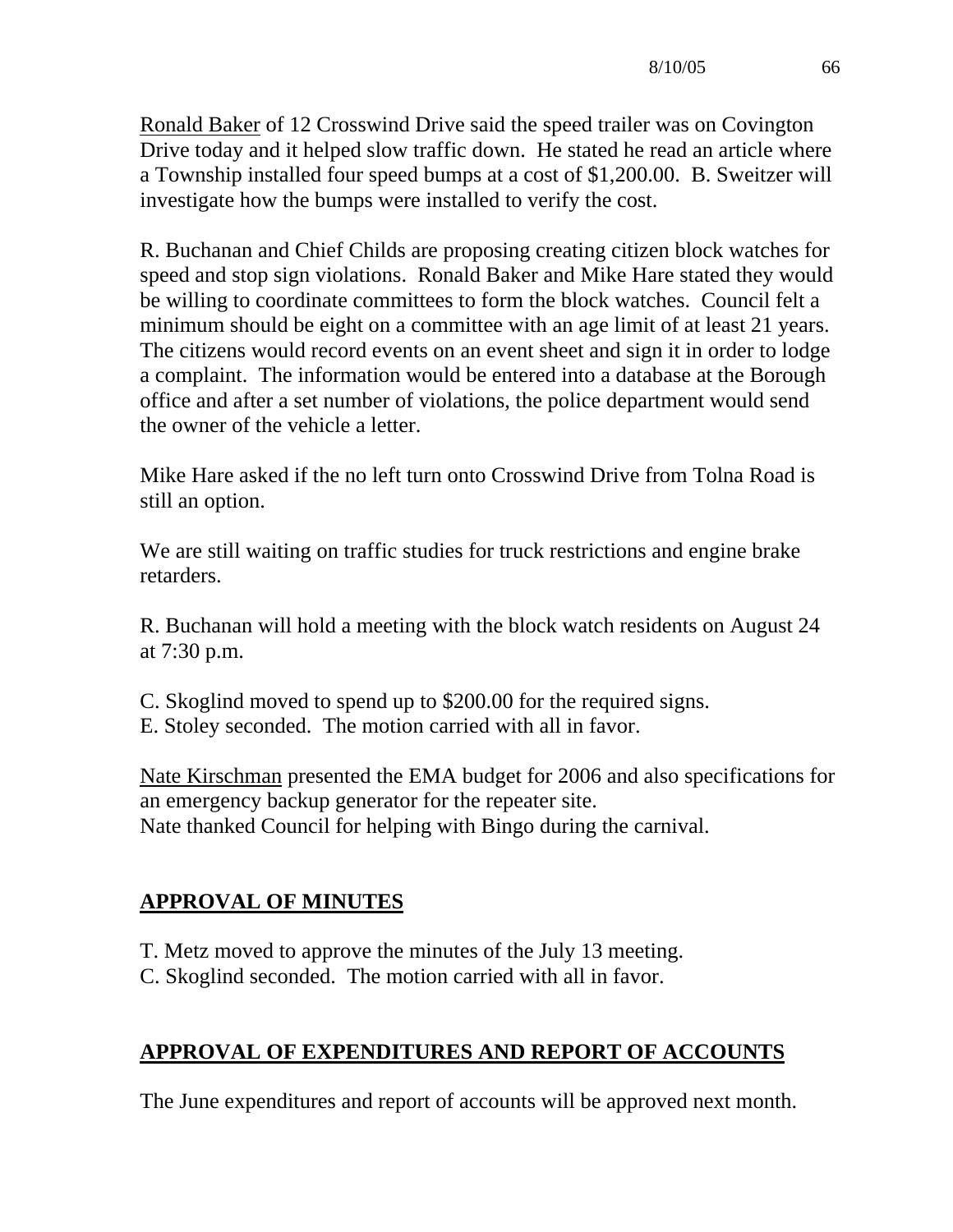# **BILLS**

The bill list was presented for July: General account: check numbers 6852 thru 6919 totaling \$236,389.28; Water account: check numbers 3292 thru 3314 totaling \$71,977.85; Sewer account: check numbers 2779 thru 2805 totaling \$125,294.26; Highway Aid account, no checks.

C. Skoglind moved to approve the bill list for July.

R. Buchanan seconded. The motion carried with all in favor.

# **SUBDIVISION AND LAND DEVELOPMENT BUSINESS**

Jotrade, L.P. & Anthony Rocco Mancuso Final Subdivision plan #2005-2 W. Clearview Dr.

The Planning Commission recommended approval of the plan contingent on compliance with comments of James R. Holley & Assoc.

Eng. Holley recommended approval of the plan contingent on the following requirements: erosion and sedimentation control plan approval, sewer planning exemption approval and all owners signatures on the plan (done).

E. Stoley moved to approve the final subdivision plan #2005-2 based on erosion and sedimentation control plan approval and sewer planning exemption approval and required signatures.

C. Skoglind seconded. The motion carried with all in favor.

Jotrade, L.P. & Anthony & Stephanie Shelton Final Subdivision plan #2005-3 W. Clearview Dr.

The Planning Commission recommended approval of the plan contingent on compliance with comments of James R. Holley & Assoc.

Eng. Holley recommended approval of the plan contingent on the following requirements: erosion and sedimentation control plan approval, sewer planning exemption approval and all owners signatures on the plan (done).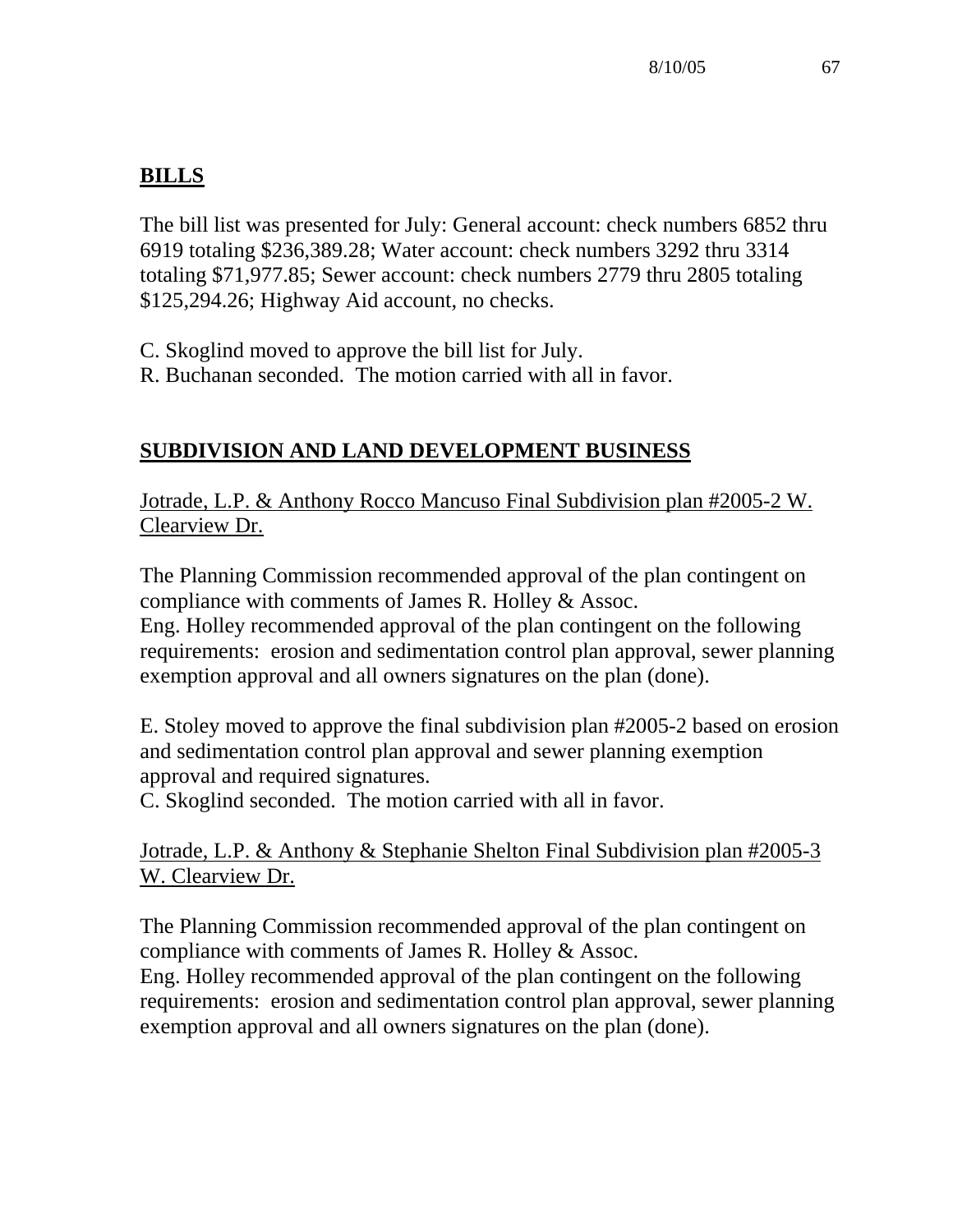E. Stoley moved to approve the final subdivision plan #2005-3 based on erosion and sedimentation control plan approval and sewer planning exemption approval and required signatures.

C. Skoglind seconded. The motion carried with all in favor.

# Jotrade, L.P. & Marion Malinski Final Subdivision plan #2005-4 W. Clearview Dr.

The Planning Commission recommended approval of the plan contingent on compliance with comments of James R. Holley & Assoc.

Eng. Holley recommended approval of the plan contingent on the following requirements: erosion and sedimentation control plan approval, sewer planning exemption approval and all owners signatures on the plan (done).

E. Stoley moved to approve the final subdivision plan #2005-4 based on erosion and sedimentation control plan approval and sewer planning exemption approval and required signatures.

C. Skoglind seconded. The motion carried with all in favor.

# Heathcote Glen Final Subdivision Plan #2005-1

Eng. Holley recommended approval of the plan contingent on erosion and sedimentation control approval, sewer planning exemption approval and appropriate bonding for improvements in the amount of \$788,535.00.

E. Stoley moved to approve the final subdivision plan #2005-1 contingent on erosion and sedimentation control plan approval, sewer planning exemption approval and appropriate bonding for improvements.

C. Skoglind seconded. The motion carried with all in favor.

E. Stoley moved to authorize the signing of the sewer planning exemption by President Schnabel.

C. Skoglind seconded. The motion carried with all in favor.

# Letter of Credit Covington Ridge I & II

The current balance is \$79,615.13. Eng. Holley recommends reducing the letter of credit by an amount of \$41,428.49 leaving a balance of \$38,186.64 to cover the storm water basin conversion, street lights and other items.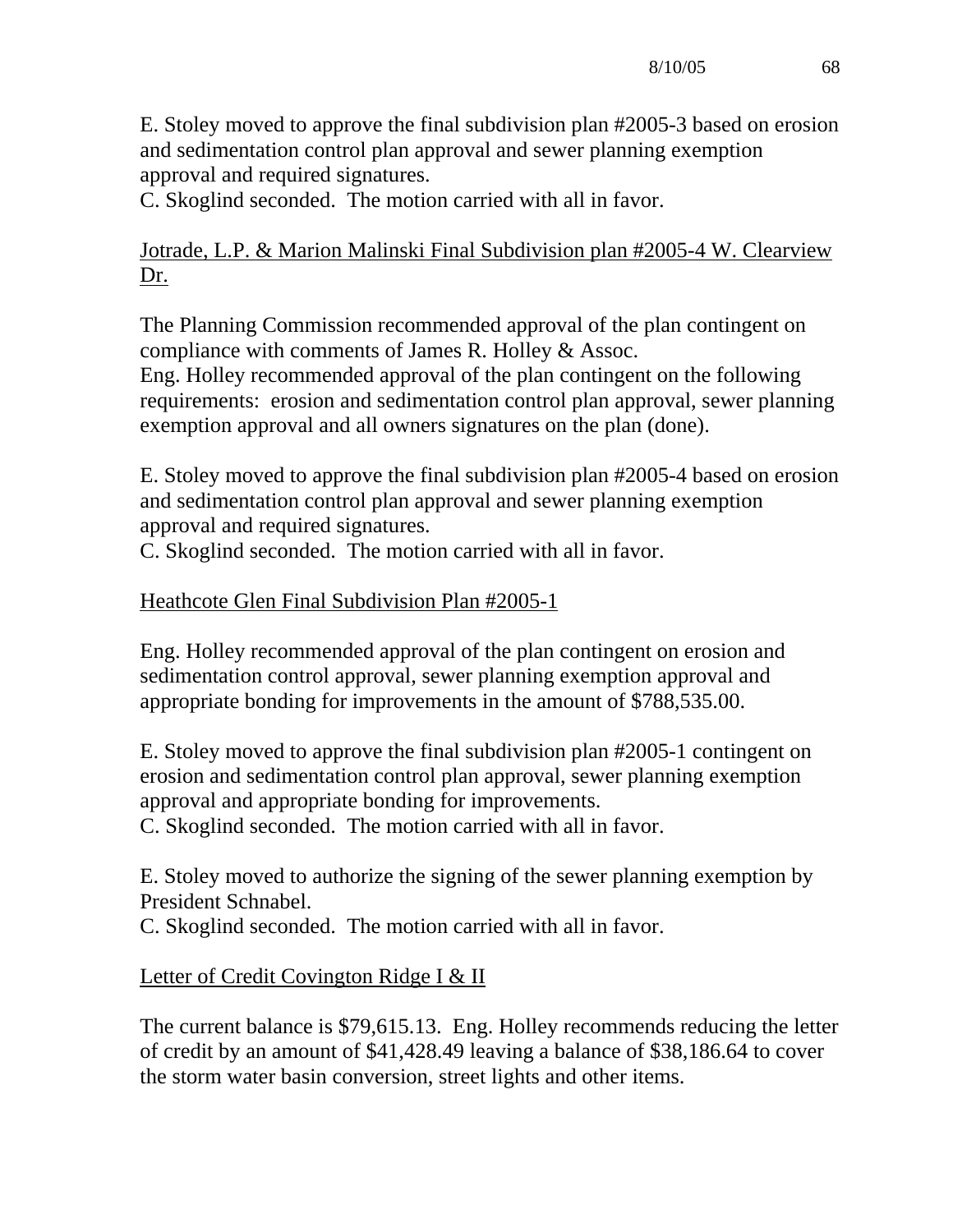E. Stoley moved to reduce the letter of credit by an amount of \$41,428.49 leaving a balance of \$38,186.64. C. Skoglind seconded. The motion carried with all in favor.

# Eitzert Farms Plans

The developer asked for a time extension for the plan filed on July 13, 2005 and withdrawing all plans filed previously.

E. Stoley moved to send a letter to RGS acknowledging an unlimited extension with our approval.

C. Skoglind seconded. The motion was then amended as the letter asking for an extension gave a date of January 25, 2006.

E. Stoley amended his motion to acknowledge the extension to January 25, 2006.

C. Skoglind seconded. The motion carried with all in favor.

# Dave Keller Sewer Planning Exemption Form

This will be signed at next month's meeting.

# Covington Ridge Phase III Re-approval

Since the approved plan was not recorded within 90 days, the plan must be reapproved and re-signed. The developer has received the necessary permits.

E. Stoley moved to re-approve the final subdivision plan for Covington Ridge III.

C. Skoglind seconded.

E. Stoley moved to amend his motion to add subject to the developer obtaining appropriate bonding for improvements.

C. Skoglind seconded. The motion carried with all in favor.

# **REPORTS**

# **Codes Enforcement** – E. Michael Lee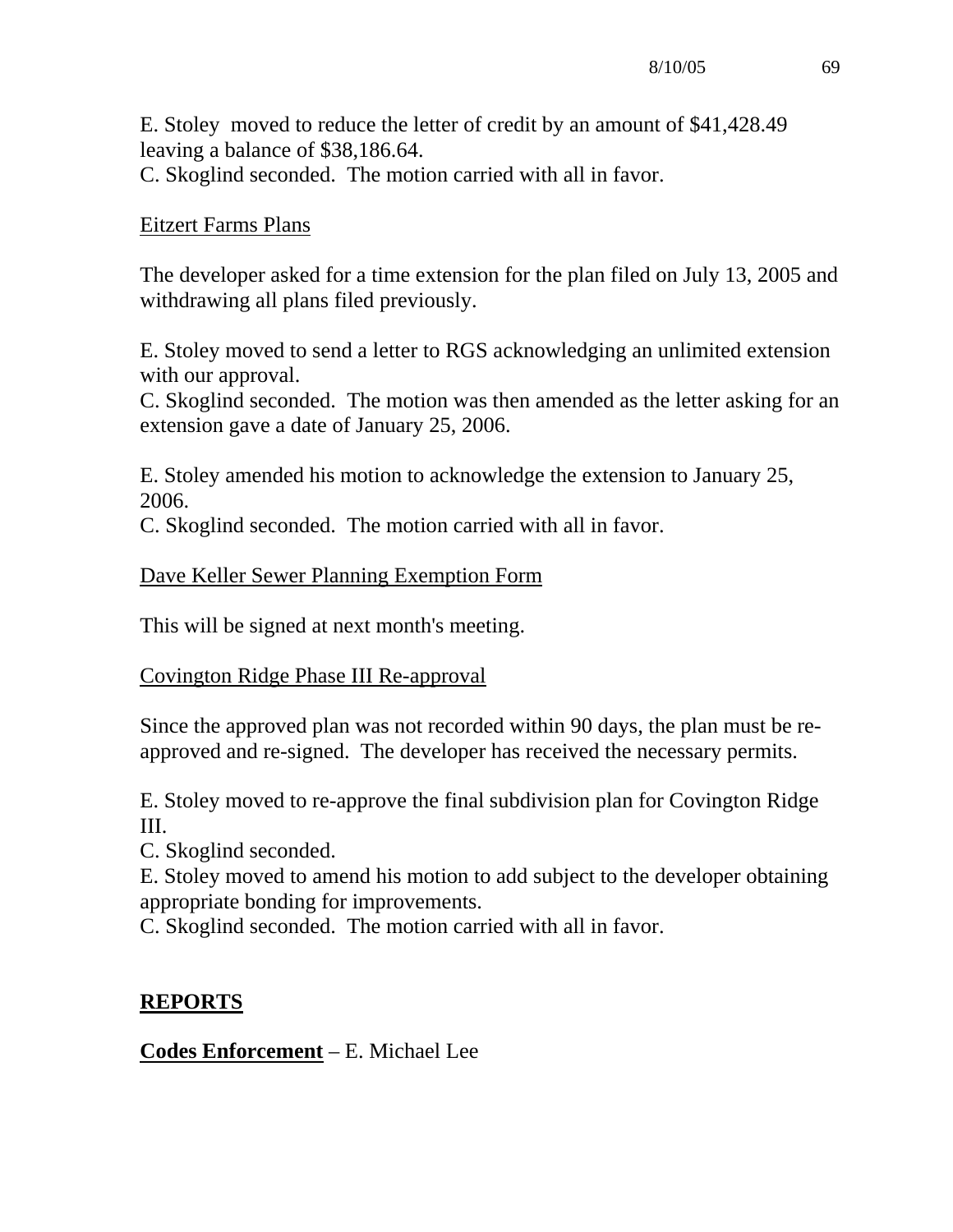Mike stated some enforcement letters were sent out. Signs have been recorded and measured. The fire hydrant violation on Northbrook Lane is still ongoing. The property owner was in the hospital but a meeting will be set with compliance to be within 30 days. There are three other hydrant violations as well. Mike was asked to look into the building that is collapsing behind the firehouse on the northeast corner. Also, he was asked to look into the debris in the detention pond in the development off of West Clearview Drive. Mike was asked about his participation in the last zoning hearing. He stated he gives applicants information and guidance as they do not know the process. At the hearing, he was put under oath so he had to testify as a witness and had to answer questions that were asked of him by the applicant's attorney that he has to answer honestly and directly. He also gives his interpretations of the ordinance at the hearings.

Fences in Right of Ways

Discussion ensued if fences should be allowed in right of ways. A policy will be prepared regarding fences in right of ways but the Borough needs to be protected in obtaining quick access and exemption from being required to replace or repair any fence or obstruction.

# **Water & Sewer** – Richard R. Buchanan

#### Pumphouse Wells

Construction is on hold until the probes for the wet well arrive. After installation, the SCADA system will be tested and DEP will be ready to survey the site.

# Water Meter Equipment

Public Works Department would like a second autoread gun at a cost of \$11,500.00. This will be included in the 2006 budget.

# Wellhead Protection Meeting

A meeting will be scheduled for either September 12 or 13 in the evening.

# Sewer Flows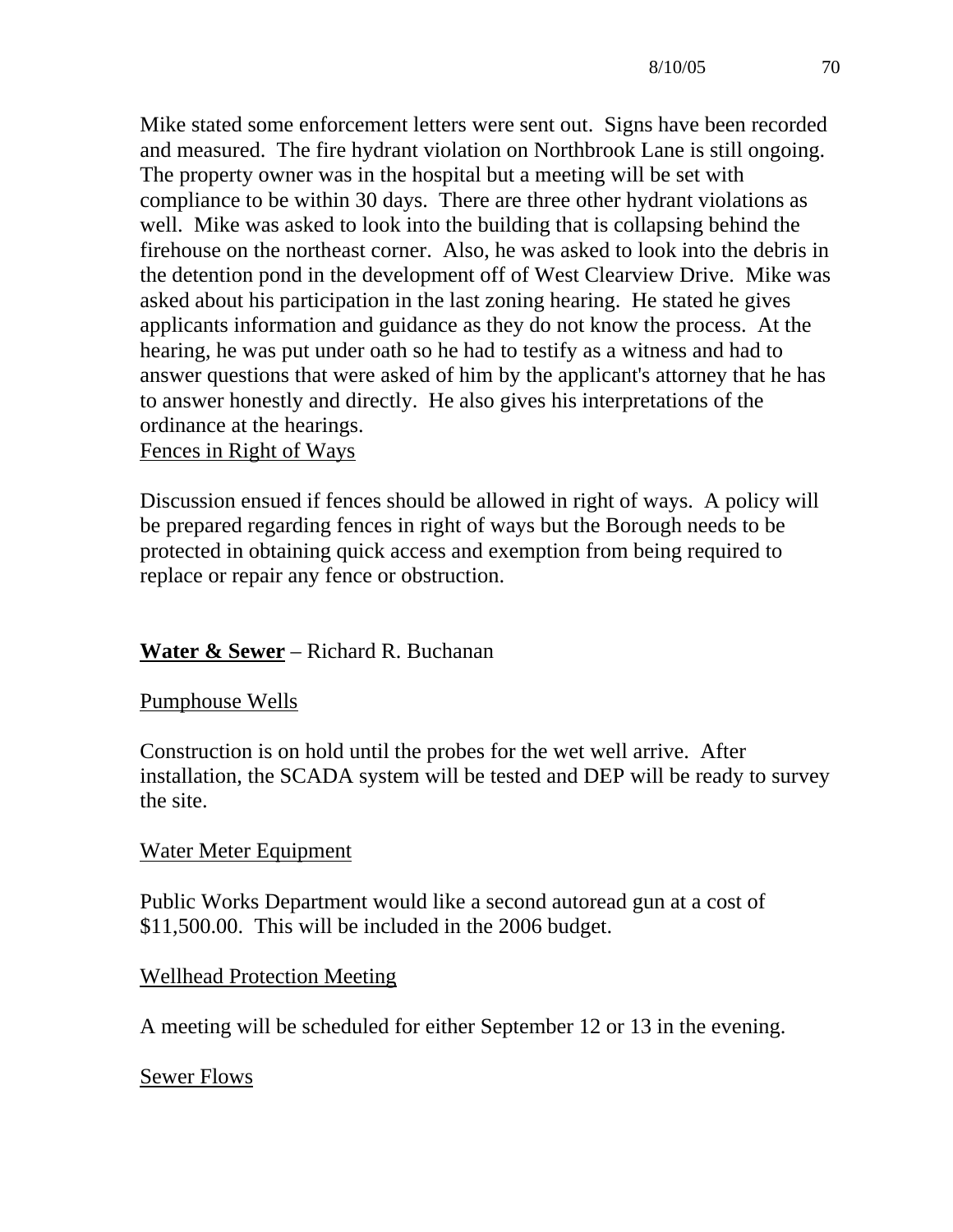The flows are low despite the heavy rain storms in July. The flows are 75,000 gallons less than ten years ago in July even though 650 customers were added since 1995 and flows are 58.3% of the plant flows; the Public Works Department will continue to pinpoint any leaking lines or problems.

# **Public Roads & Lighting** – Christopher M. Skoglind

# Stormwater Problem at 39 East Forrest Avenue

There is storm piping in front of 39 East Forrest Avenue that collects water from North Main Street, North Highland Drive, East Forrest Avenue and private property. A portion of the concrete spillway has failed and is causing a sinkhole. It needs to be determined who owns the spillway. The repair would cost about \$700.00 for labor and concrete.

Sol. Rehmeyer will investigate the legal requirements and we will do the work to get the problem resolved as this area needs the work to be done in a specific way to avoid flooding of other properties.

# 25 MPH Speed Signs

The "painted on" signs for Cardinal Drive and Clearview Drive have been ordered. It was recommended that the signs are very noticeable when applied against a dark background.

# Shopping Center Exit at Shrewsbury Center

One of the delineators was destroyed and will be replaced. This intersection will continued to be watched with possible closing of the exit closest to Cardinal Drive.

# Stormwater Pipe Cleaning

The stormwater pipe cleaning project covered approximately 20% to 25% of the town costing \$20,000.00. The remainder of the town will be budgeted in the 2006 budget. An article will be placed in the next newsletter asking residents to not blow grass clippings out into the street.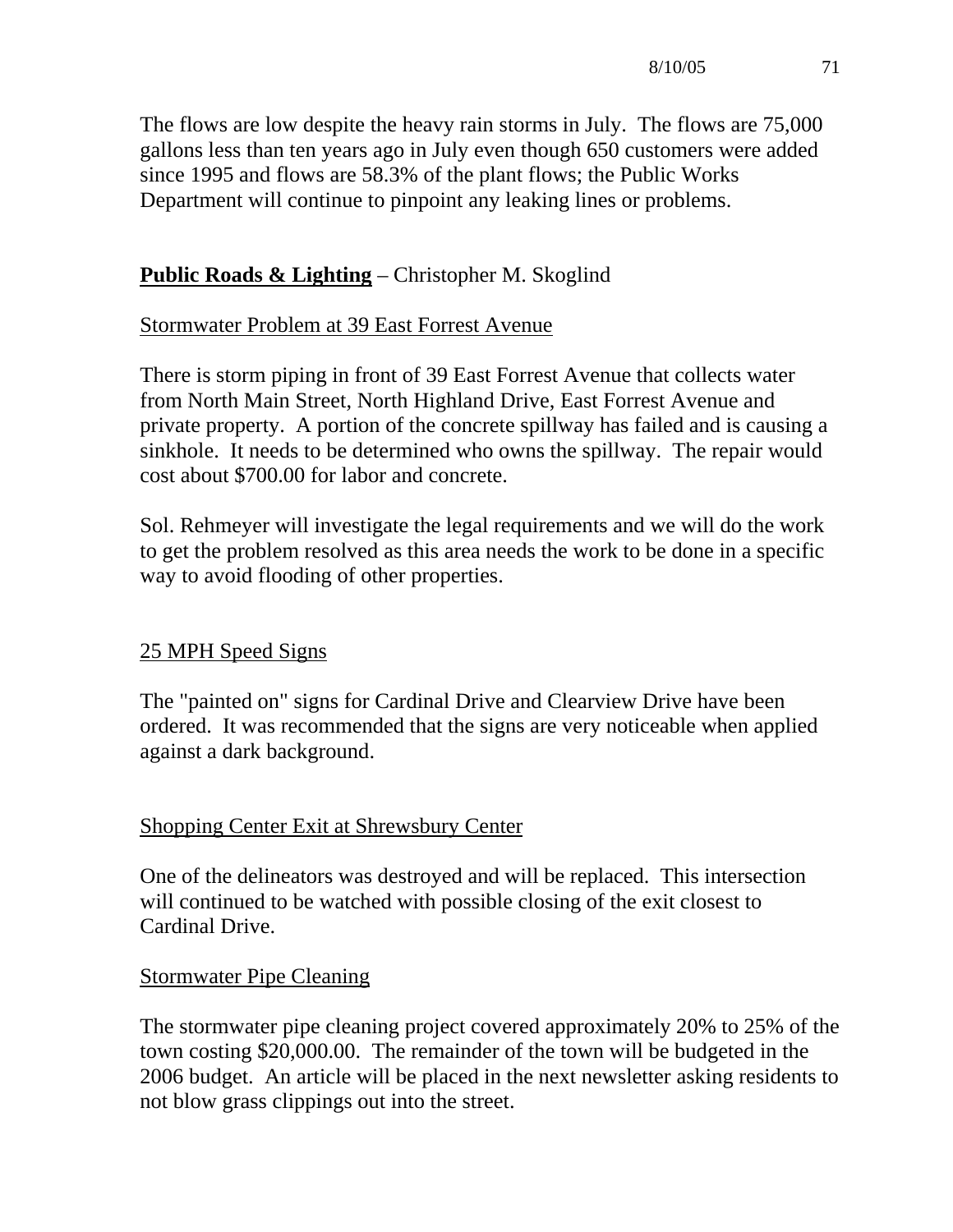# I-83 Closure and Detour

Traffic was detoured through town starting Monday during carnival week with no notice to the Borough or police department. PennDOT said they are not required to notify us since traffic was not going to be diverted onto Boroughowned streets.

C. Skoglind will draft a letter to protest the treatment PennDOT gives municipalities when they should be trying to promote a spirit of cooperation.

# Street Adoption Covington Ridge II

Center line descriptions were received. There is still some work to be done and S & A Homes is aware of the corrections that need to be made. They will be told that if the work is not completed satisfactorily by September 1, we will not advertise the ordinance for adoption.

# Traffic Studies for Valley View Grove and Deer Creek

The York County Planning Commission prepared studies for speed limits and stop intersections for the Valley View Grove and Deer Creek developments.

C. Skoglind moved to authorize Sol. Rehmeyer to prepare the ordinances for adoption at next month's meeting.

E. Stoley seconded. The motion carried with all in favor.

# Street Adoptions for Valley View Grove and Deer Creek

Cornerstone submitted centerline descriptions but there is still work that needs to be done in both developments. B. Sweitzer is preparing a list and Cornerstone will be advised that if the work is not completed satisfactorily by September 1, we will not advertise the ordinance to adopt the streets.

# Stormwater System Grant

Interviews were held last evening and an award of the contract will be done at next month's meeting.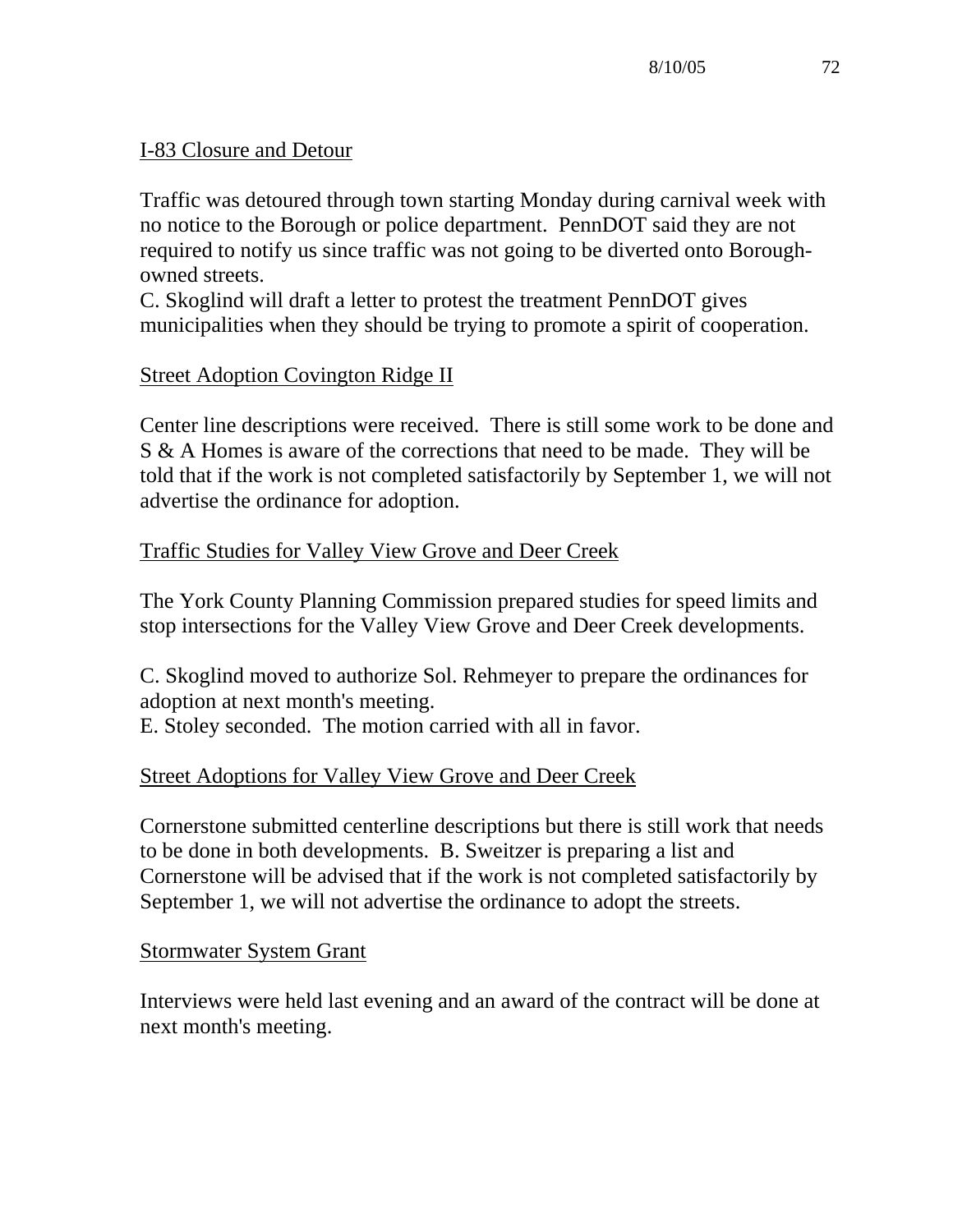# **Public Lands, Buildings and Finance** – Chistopher M. Skoglind

# Final 2004 Audit Report

The report is finished and is much more detailed than previous audits. Next month, we hope to have an equitable invoice from Dotzel  $& Co.$  for the work with a locked-in amount for the next couple of years. Dotzel  $&$  Co. will also help with the conversion to QuickBooks.

### Public Works Garage

The trusses were installed on August 3 and the concrete floor was poured on August 10. The trusses were redesigned with 2 x 6s instead of 2 x 4s due to our insistence. The cost differential will be absorbed by Poole Construction.

Eng. Holley recommended payment be made to Richard Poole Company in the amount of \$51,176.70.

C. Skoglind moved to approve payment in the amount of \$51.176.70 to Richard Poole Company.

R. Buchanan seconded. The motion carried with all in favor.

#### Scouthouse Renovations

The Scouts have a problem with mold forming in the new room downstairs. The building needs an exhaust fan in the basement to eliminate the damp air at a cost of approximately \$1,000.00. Another solution would be to install glass block downstairs to allow light to enter the basement.

C. Skoglind moved to proceed with the fan work now and to authorize the expenditure of up to \$1,000.00 and to look into the glass block and wall work. E. Stoley seconded. The motion carried with all in favor.

# Utility Billing

R. Buchanan moved to proceed with ordering the utility billing software. C. Skoglind seconded. The motion carried with P. Schnabel withholding his vote. He would like the cost savings to be tracked.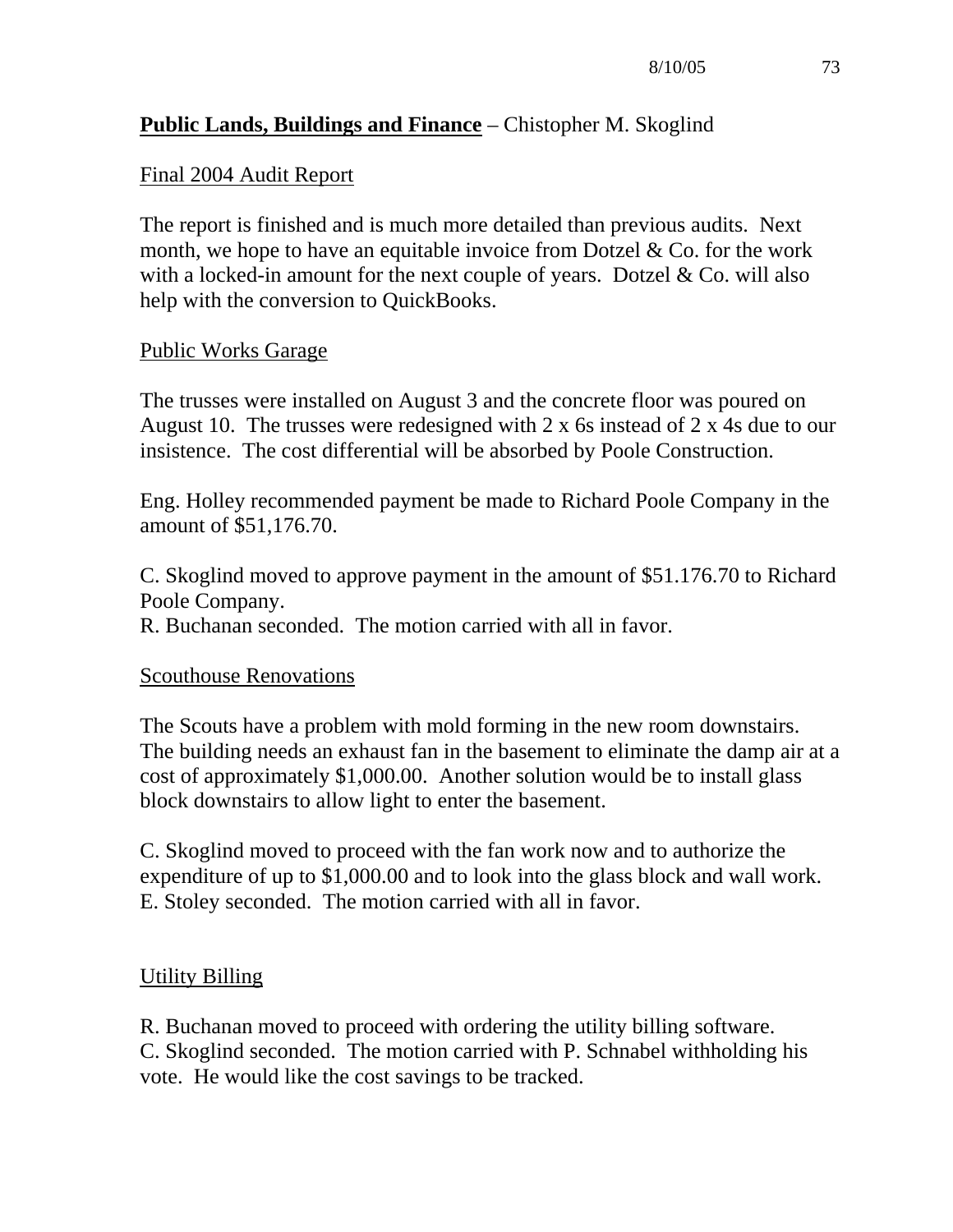# **ENGINEER'S REPORT**

# Exit 4 at I-83

Federal funding was approved for the pre-engineering design work only to be done in 2008 with the monies being available October, 2007. Construction may take place in 2009 or 2010.

# Kimco Realty Letter of Credit for Wellhouse Work

Kimco Realty has asked for the release of the letter of credit of \$230,000.00.

Eng. Holley will respond that will agree to have the letter of credit reduced to \$40,000.00 to cover any SWIP testing.

# **SOLICITOR'S REPORT**

# Grim's Glass & Plastics

Atty. Knupp and Sol. Rehmeyer will meet to go over the proposed agreement for next month's meeting. A draft was attached to the solicitor's report. Jeff would like comments from Council as soon as possible. The matter was not discussed as there is still a chance of litigation.

# Sewer Issues

A letter and a copy of the Indemnification Agreement were sent to the Solicitor for New Freedom Borough and some comments were received.

I-83 Rest Stop EDU Issues The meeting with PennDOT to discuss EDUs will be next Wednesday, August 17 at 6:00 p.m.

# Alarm Ordinance

R. Buchanan moved to adopt Ordinance #2005-6 to regulate alarms in the Borough.

M. Caum seconded. Roll call vote: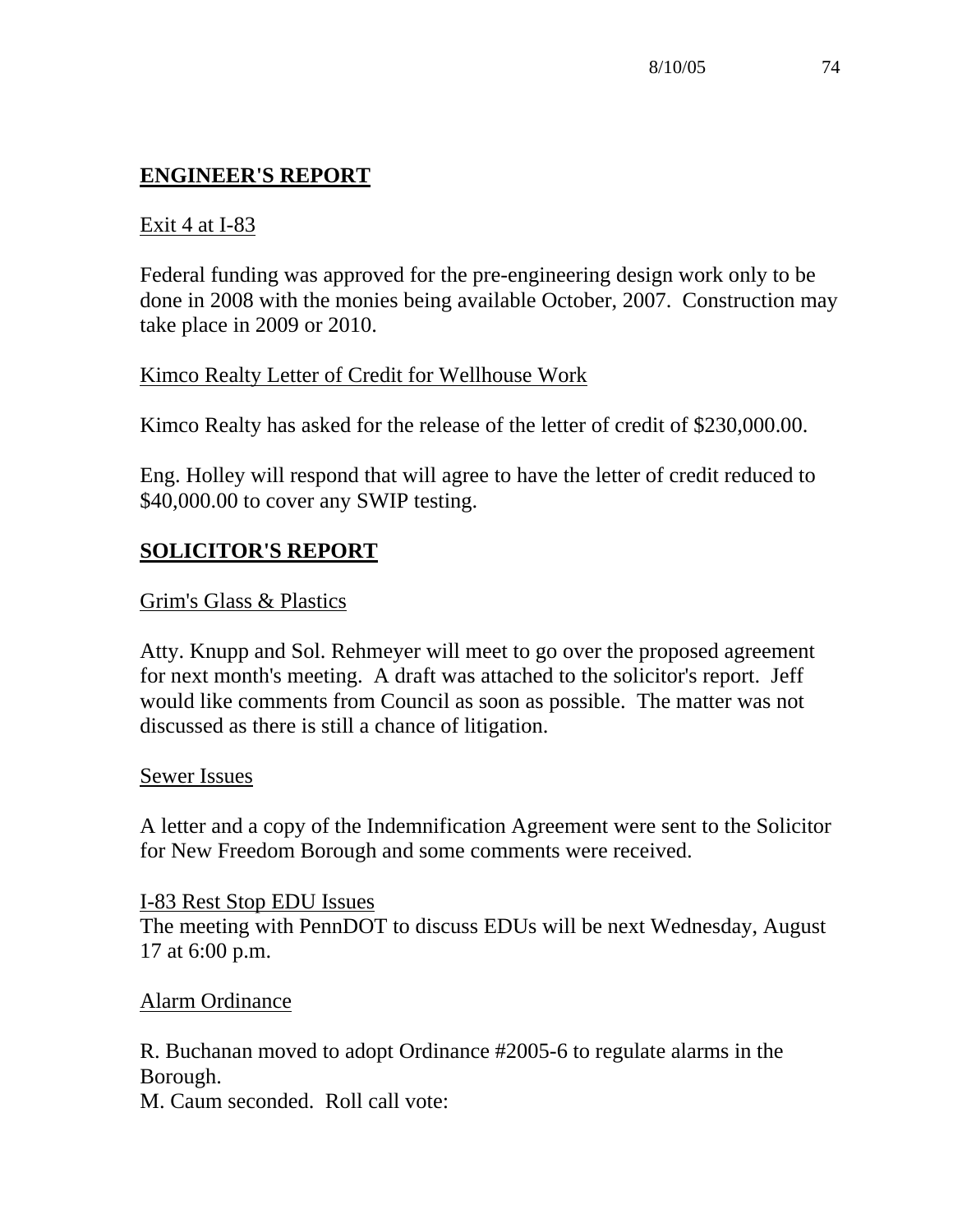| <b>Buchanan</b> | In favor |
|-----------------|----------|
| Caum            | In favor |
| Metz            | In favor |
| Skoglind        | In favor |
| Stoley          | In favor |
| Schnabel        | In favor |

### Test Wells

Atty. Blakey asked for another copy of the agreement. We need to ensure we have the appropriate rights of ways to run the service mains.

### York Area Tax Bureau Ordinances

T. Metz moved to adopt Ordinance #2005-4 to authorize the Bureau to impose costs and fees associated with the collection of delinquent taxes. C. Skoglind seconded. Roll call vote:

| <b>Buchanan</b> | In favor |
|-----------------|----------|
| Caum            | In favor |
| Metz            | In favor |
| Skoglind        | In favor |
| Stoley          | In favor |
| Schnabel        | In favor |

T. Metz moved to adopt Ordinance #2005-6 which allows the Bureau to collect earned income taxes excluding Maryland residents. E. Stoley seconded. Roll call vote:

| <b>Buchanan</b> | In favor |
|-----------------|----------|
| Caum            | In favor |
| Metz            | In favor |
| Skoglind        | In favor |
| Stoley          | In favor |
| Schnabel        | In favor |

PACC Resolution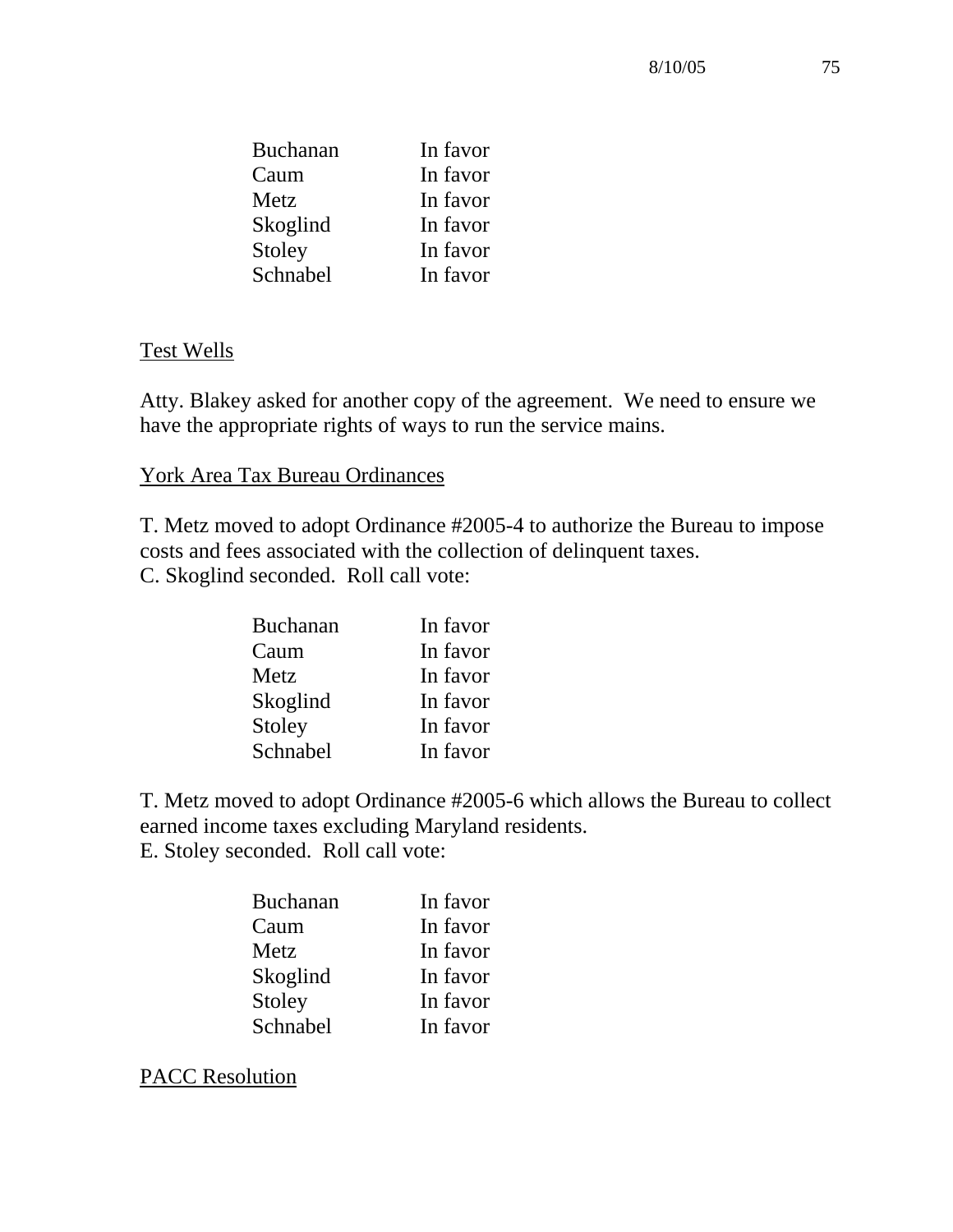C. Skoglind moved to adopt resolution #2005-6 to authorize participation by the Borough in the Pennsylvania Capital City Automotive and Equipment contract. E. Stoley seconded. Roll call vote:

| <b>Buchanan</b> | In favor |
|-----------------|----------|
| Caum            | In favor |
| Metz            | In favor |
| Skoglind        | In favor |
| Stoley          | In favor |
| Schnabel        | In favor |

# Community Information Guide

A letter was sent to the President of Community Information Guide proposing that the Borough receive notification of when disbursements using sponsor monies are made to pay for costs to our Guide. The Borough's pertinent information and picture were sent to Community Information Guide on August 4, receipt of which was acknowledged.

# Engine Retarder Ordinance for Tolna and Truck Restriction Ordinances

CGA is ready to proceed with the ordinances when the studies are returned.

# Weaver Precast Lead Testing

Sol. Rehmeyer has researched the lead issue and learned that lead at a certain level is considered a hazardous material and should bee reported. Test results from the site are due back August 20.

A copy of the results should be sent to adjacent property owners.

# Harold and Karen Jones Sewer Bill Default

The Jones's are in default of their sewer bill and payment was not received. Sol. Rehmeyer asked for authorization to proceed toward a Sheriff's Sale of the property at 16973 Mt. Airy Road.

C. Skoglind moved to authorize Sol. Rehmeyer to begin execution proceedings against 16973 Mt. Airy Road for collection of the delinquent sewer bill. E. Stoley seconded. The motion carried with all in favor.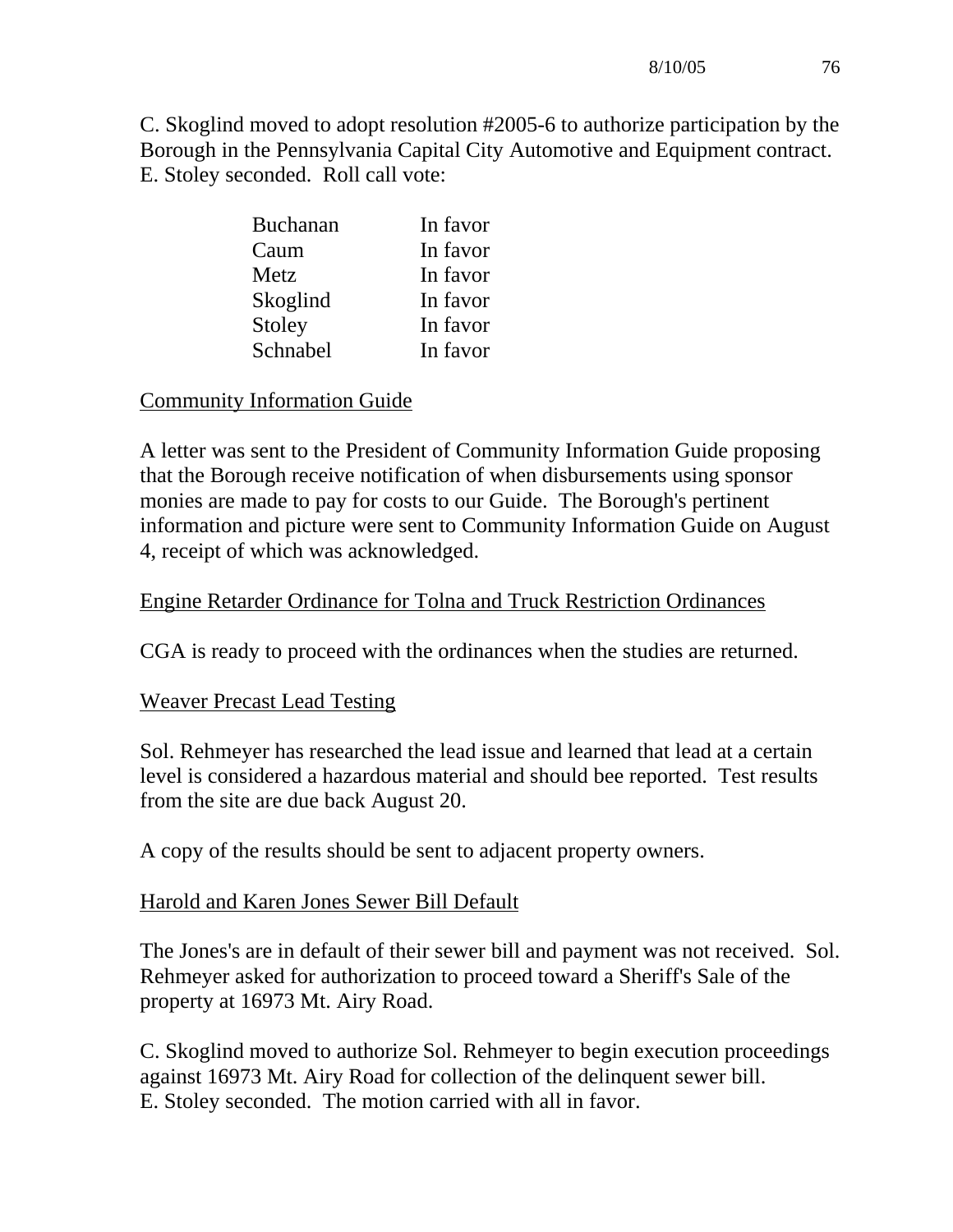# Deer Creek Buffer Easement

The agreement was received and Sol. Rehmeyer asked that the homeowner's association be a party to the agreement.

# Russett Farms Development – Township

The developer is proposing five low grade lots be served by grinder pumps into a force main to serve just these lots.

The Borough wants to be especially cautious because even if the Borough does not accept ownership of this force main, we will still be called out in the event of failure and we don't want to be drawn into any problems. Therefore, the Borough is not in favor of approving a force main for this area. There was a proposal that the homeowner's association maintain the force main. We must set a policy to determine how many homes are required before a force main will be approved.

# Grim's Glass

C. Skoglind thanked Sol. Rehmeyer's efforts in working toward a resolution with Grim's Glass.

# **Public Safety, Welfare and Personnel** – Michael R. Caum

# Personnel Meetings

The meetings for office staff and B. Sweitzer will be on Wednesday, September 21 and the Public Works Department's meetings will be on Wednesday, September 28.

# **Secretary's Report** – Cindy L. Bosley

# NIMS Training

S. Shaw and C. Bosley will take this training on September 8. E. Stoley indicated he will take the on-line course.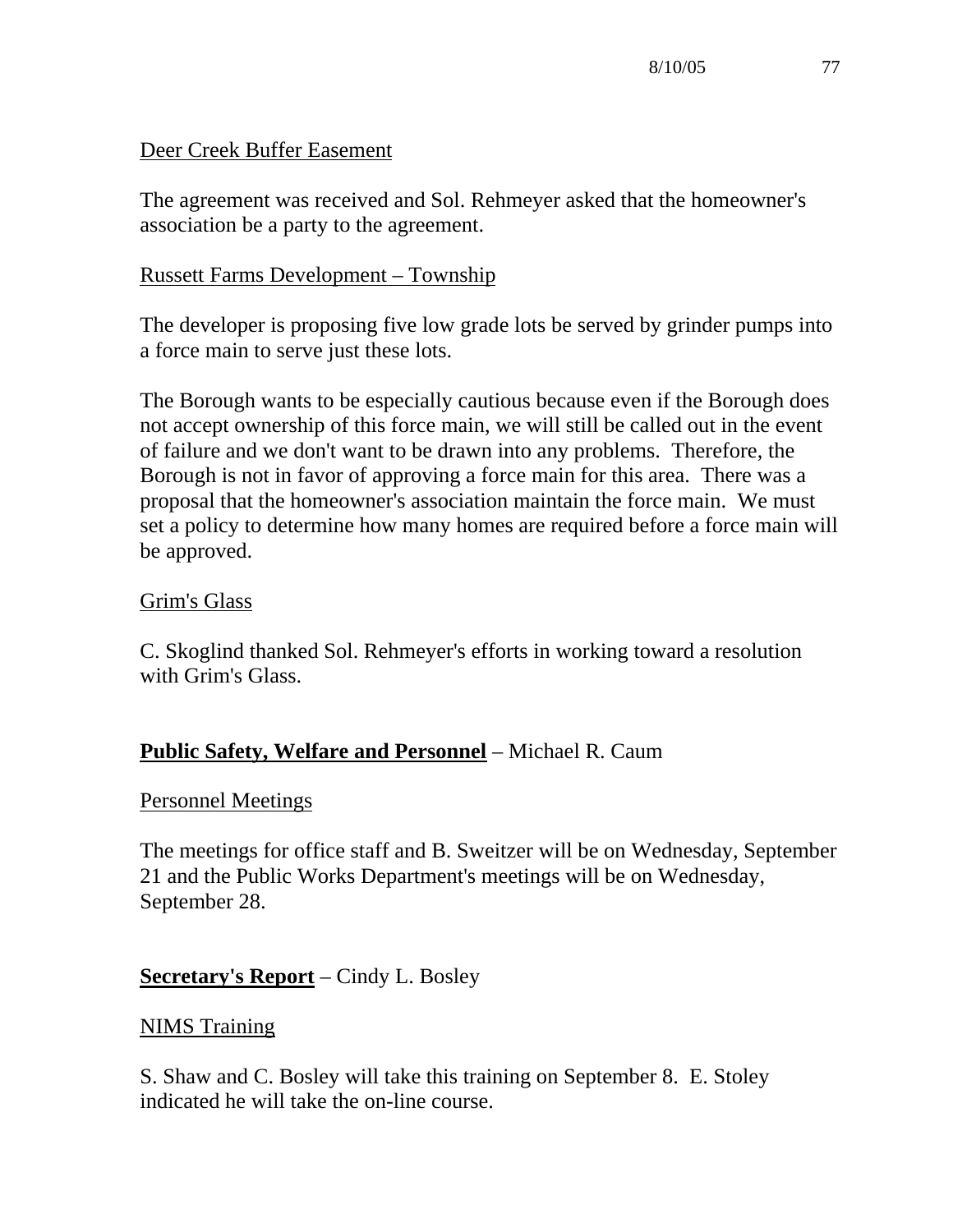# Hemler ACS 2006 Contract

C. Skoglind moved to accept the Hemler ACS contract for 2006. M. Caum seconded. The motion carried with all in favor.

# **York Area Tax Bureau** – Thomas D. Metz

P. Schnabel reported he spoke with Lois Kashner, director of the Bureau, and she is obtaining a list of tax payers and addresses from State and Federal tax records so we can compare and add residents if needed.

# **Subdivision, Land Development and Zoning** – Eric W. Stoley

The Committee set October 24 at 7:00 p.m. for a meeting where the public is invited to attend to discuss signs.

**Planning Commission** – Eric W. Stoley

# **Southern Regional Police** – Richard R. Buchanan

The reports for June and July were highlighted. Our time is slightly up. R. Buchanan presented worksheets showing time by month and the amounts and percentages paid by each municipality. Council members are very concerned with the costs. It was suggested that a subcommittee be formed by each municipality to discuss the economic growth in the area, especially in and adjacent to Shrewsbury Borough.

# **UNFINISHED BUSINESS**

# **NEW BUSINESS**

# **OTHER BUSINESS**

M. Caum also thanked Council for helping in the Bingo stand.

# **COMMUNICATIONS**